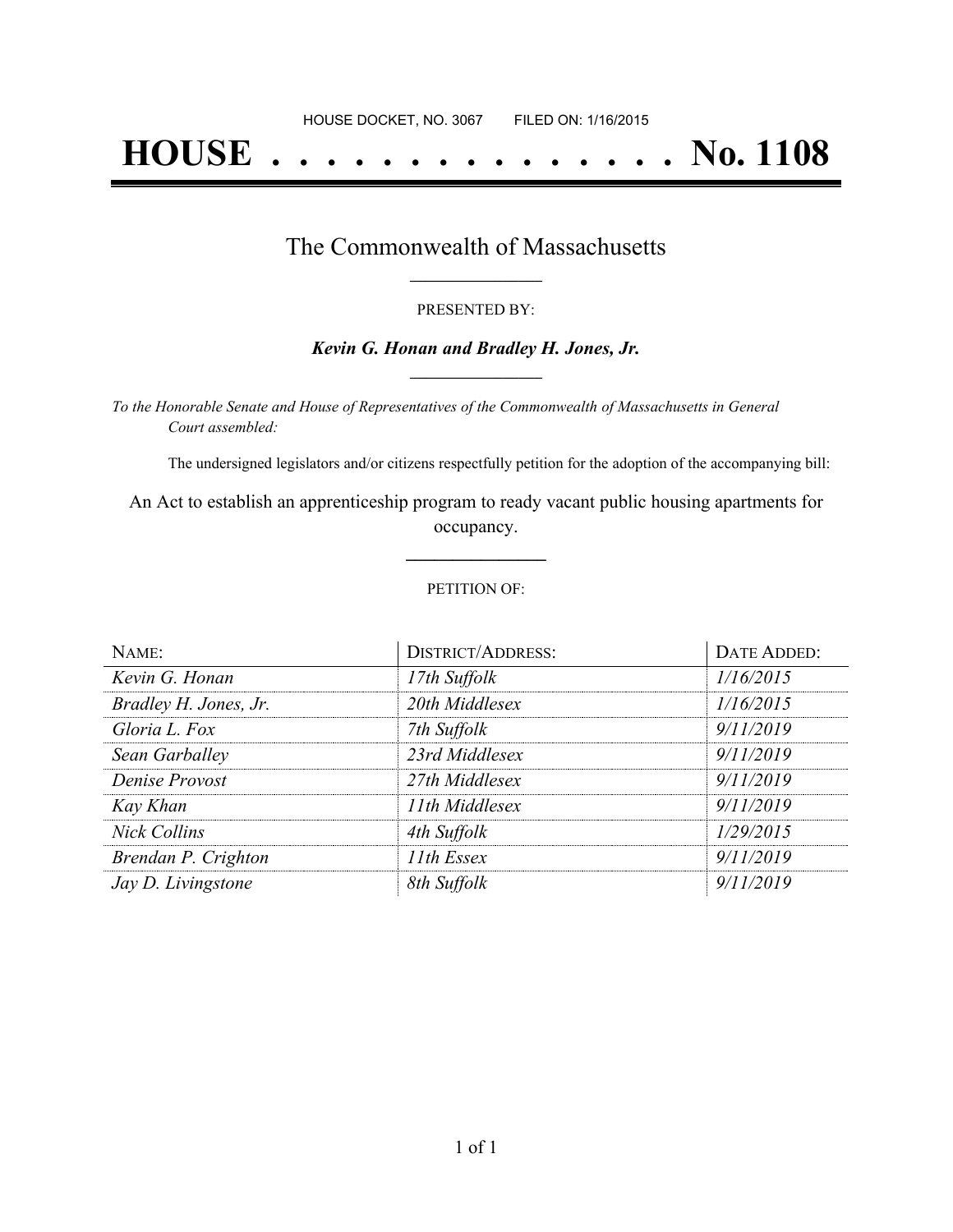#### HOUSE DOCKET, NO. 3067 FILED ON: 1/16/2015

## **HOUSE . . . . . . . . . . . . . . . No. 1108**

By Messrs. Honan of Boston and Jones of North Reading, a petition (accompanied by bill, House, No. 1108) of Kevin G. Honan and others for legislation to establish an apprentice training program to expedite the re-occupancy of vacant units of state-assisted housing. Housing.

## The Commonwealth of Massachusetts

**In the One Hundred and Eighty-Ninth General Court (2015-2016) \_\_\_\_\_\_\_\_\_\_\_\_\_\_\_**

**\_\_\_\_\_\_\_\_\_\_\_\_\_\_\_**

An Act to establish an apprenticeship program to ready vacant public housing apartments for occupancy.

Be it enacted by the Senate and House of Representatives in General Court assembled, and by the authority *of the same, as follows:*

1 SECTION 1. Chapter 121B of the General Laws is hereby amended by inserting after

2 Section 26D, the following:

| $\overline{3}$ | Section 26E: The office of housing and economic development and the office of labor                |
|----------------|----------------------------------------------------------------------------------------------------|
| 4              | and workforce development shall establish an apprentice training program to expedite the           |
| 5              | reoccupancy of vacant units of state-assisted housing developed through funds provided under       |
| 6              | chapter 200 of the acts of 1948, chapter 667 of the acts of 1956, chapter 705 of the acts of 1966, |
| 7              | chapter 689 of the acts of 1974 and chapter 167 of the acts of 1987 and other housing programs     |
| 8              | financed through the department of housing and community development.                              |
| 9              | The training program shall be developed by the department in consultation with                     |

10 representatives of local housing authorities, public housing residents, public housing industry